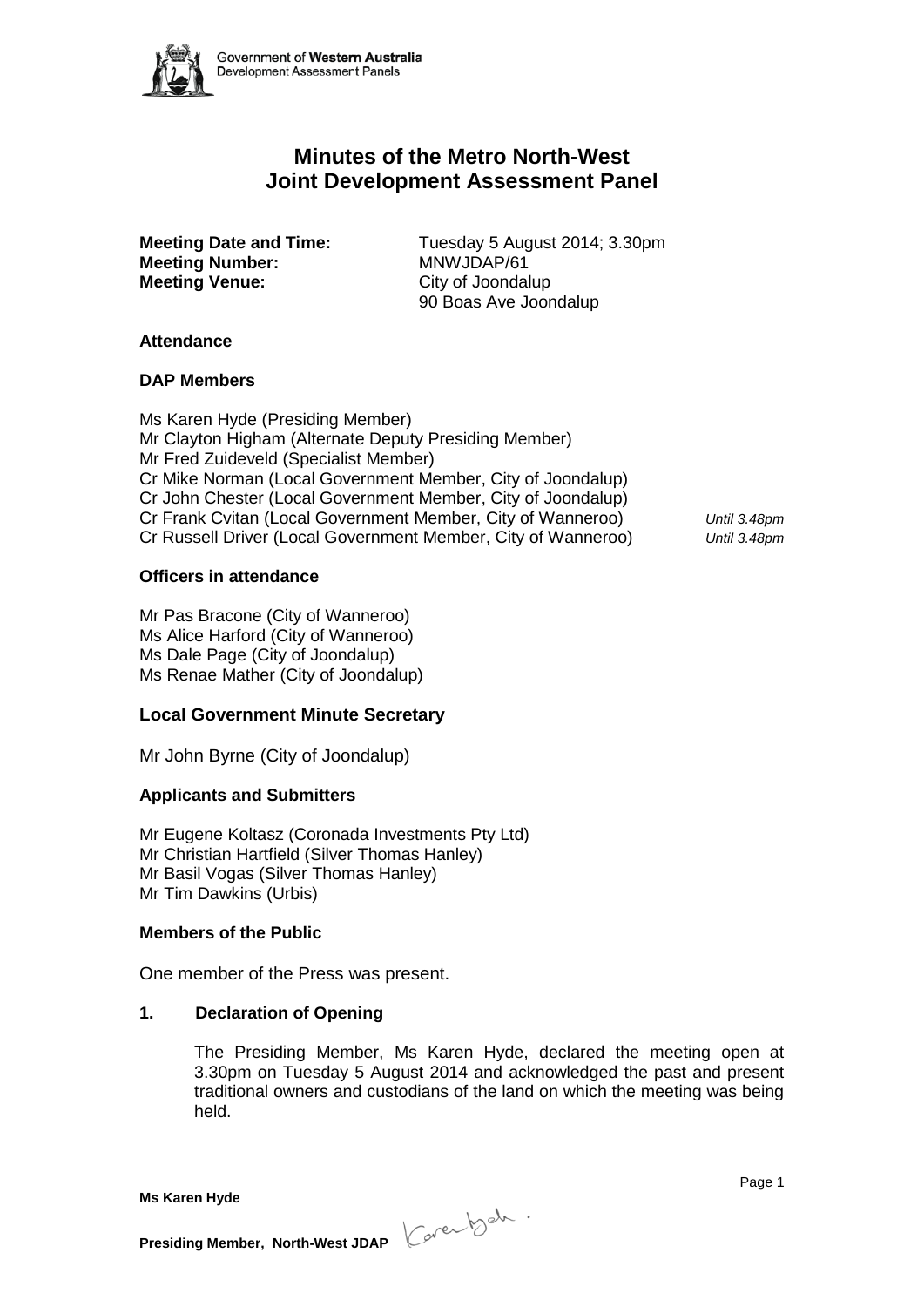

The Presiding Member announced the meeting would be run in accordance with the *Development* Assessment *Panel Standing Orders 2012* under the *Planning and Development (Development Assessment Panels) Regulations 2011*.

The Presiding Member advised that the meeting is being audio recorded in accordance with Section 5.16 of the Standing Orders 2012; No Recording of Meeting, which states: *'A person must not use any electronic, visual or audio recording device or instrument to record the proceedings of the DAP meeting unless the Presiding Member has given permission to do so.'* The Presiding Member granted permission for the minute taker to record proceedings for the purpose of the minutes only.

# **2. Apologies**

Nil

# **3. Members on Leave of absence**

Mr Paul Drechsler (Deputy Presiding Member)

# **4. Noting of minutes**

The Minutes of the Metro North-West JDAP Meeting No.60 held on 28 July 2014 were not available for noting at the time of meeting.

### **5. Disclosure of interests**

Panel member, Mr Fred Zuideveld, declared a direct pecuniary interest in Item 8.1.

# **6. Declaration of Due Consideration**

All members declared that they had duly considered the documents.

# **7. Deputations and presentations**

**7.1** Mr Eugene Koltasz (Coronada Investments Pty Ltd) presented for the application at Item 8.1.

*The presentation at Item 7.1 was heard prior to the application at Item 8.1.*

**Ms Karen Hyde**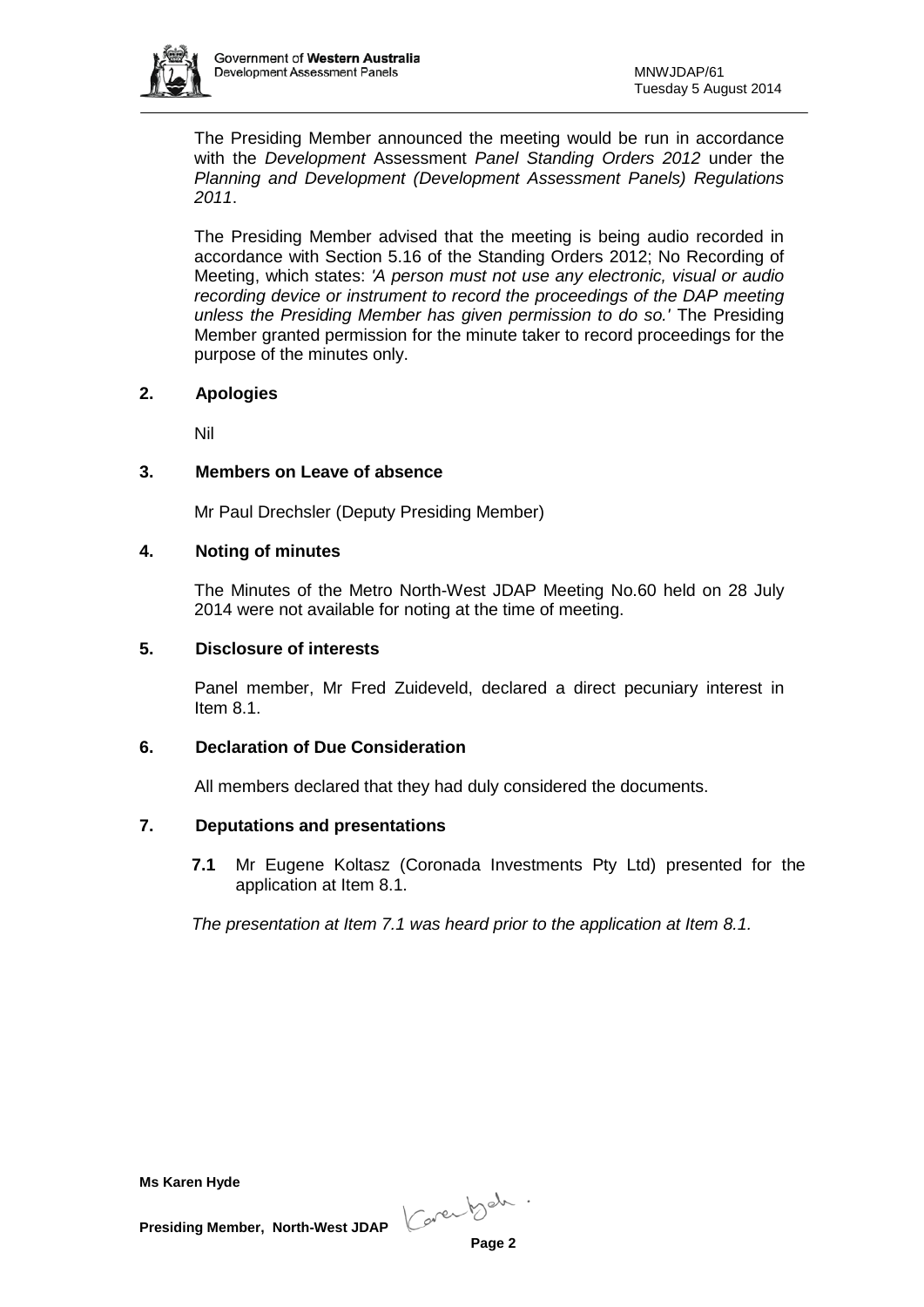

### **Disclosure of interest**

*Panel member, Mr Fred Zuideveld, declared a direct pecuniary interest in Item 8.1 and removed himself from discussion and voting on Item 8.1 at 3.32pm.*

### **8. Form 1 - Responsible Authority Reports – DAP Application**

**8.1** Property Location: Lot 702 (364) Gnangara Road, Landsdale Application Details: 100 Grouped Dwellings Applicant: TPG Owner: Jenema Pty Ltd Responsible authority: City of Wanneroo Report date: 31 July 2014<br>DoP File No: DAP/14/0053 DAP/14/00536

### **REPORT RECOMMENDATION / PRIMARY MOTION**

**Moved by:** Ms Karen Hyde **Seconded by:** Mr Clayton Higham

That the Metro North-West Joint Development Assessment Panel resolves to:

**Approve** DAP Application reference DAP/14/00536 and accompanying plans **(Attachment 2)** in accordance with the provisions of the City of Wanneroo District Planning Scheme No. 2, subject to the following conditions being met to the satisfaction of the Manager, Planning Implementation:

#### **Conditions:**

- 1. This decision constitutes planning approval only and is valid for a period of 2 years from the date of approval. If the subject development is not substantially commenced within the 2 year period, the approval shall lapse and be of no further effect.
- 2. A refuse management plan shall be lodged with the City within 60 days from the date of this approval and shall detail how waste is to be managed on-site. The refuse management plan shall be to the satisfaction of the City and approved prior to the occupation of the development occurring.
- 3. Detailed landscaping and reticulation plans for the subject site and adjacent road verges shall be lodged for approval by the City within 60 days of the date of approval to the satisfaction of the Manager, Land Development. Planting and installation of landscaping and reticulation shall be provided in accordance with approved landscaping and reticulation plans prior to occupancy of the development and thereafter maintained to the satisfaction of the City.
- 4. Visitor parking areas shall be designed and constructed in accordance with the Australian Standards for On-street and Off-street Carparking (AS2890), and shall be drained, sealed, marked and

**Ms Karen Hyde**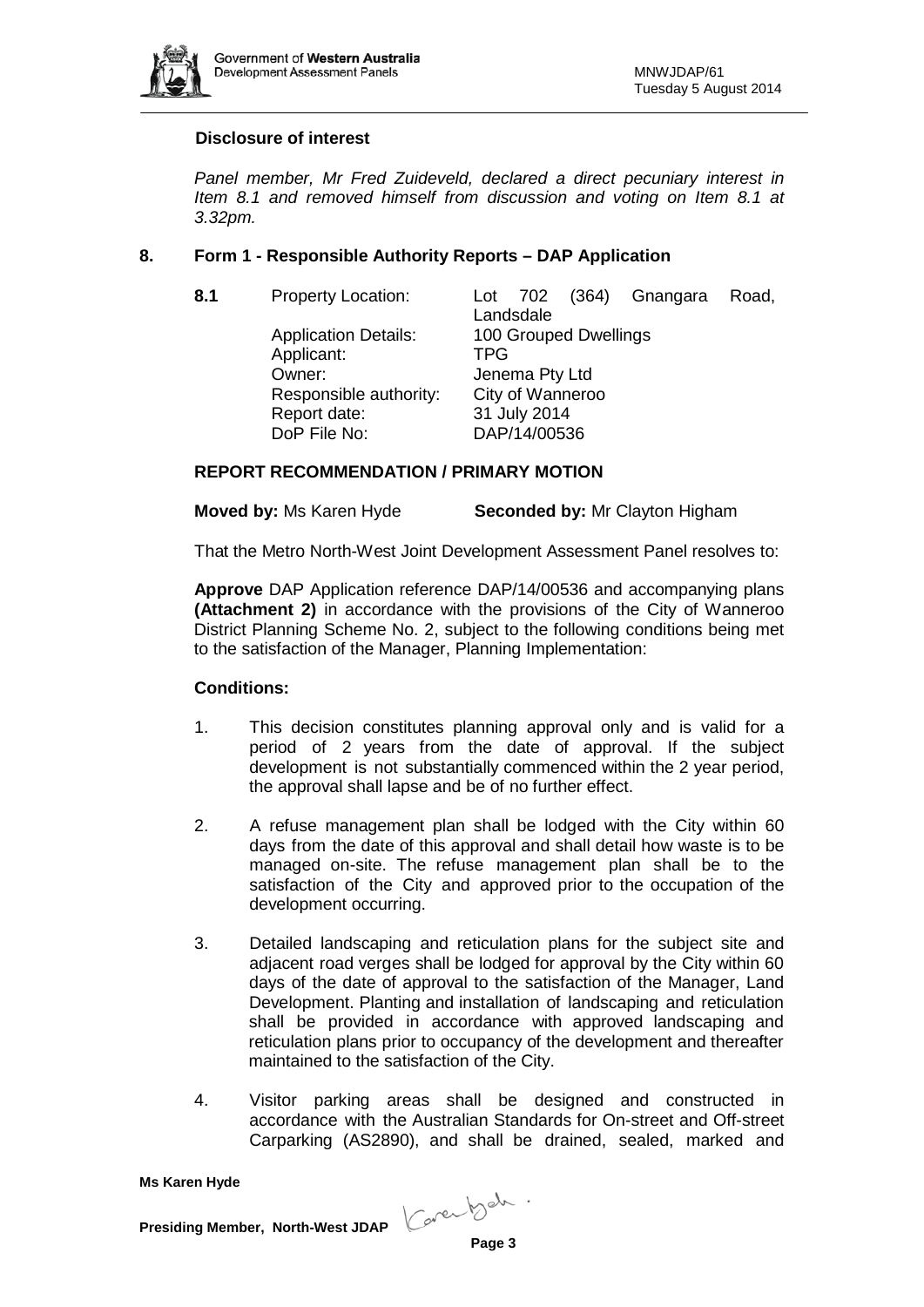

permanently set aside as such, and thereafter maintained to the satisfaction of the City.

- 5. The driveways and crossovers shall be designed and constructed to the residential specifications before occupation of the dwellings.
- 6. The parking areas and associated access indicated on the approved plans shall not be used for the purpose of storage or obstructed in any way at any time, without the prior written approval of the City.
- 7. Lighting shall be installed along all common access ways, pedestrian pathways and in all common service areas prior to the development first being occupied.
- 8. An on-site stormwater drainage system, sufficient to contain a 1:100 year storm event (over 24 hours) shall be provided. Plans illustrating the system proposed shall be submitted for approval when application is made for a building licence and the system shall be installed during the construction of the development.
- 9. Visually permeable fencing shall be provided to the rear of proposed Lots 24-34 of Lot 901, abutting Pollino Gardens. Fences shall be visually permeable above 1.2m of natural ground level, measured from the street side of the fence.
- 10. The proposed common property access way being constructed and drained at the landowner/applicant's cost to allow the movement of the City of Wanneroo refuse trucks to the specifications and satisfaction of the City of Wanneroo.
- 11. The applicant shall lodge an Easement for the purpose of collecting refuse pursuant to Section 195 of the *Land Administration Act 1997,* being to the benefit of the City of Wanneroo for access onto the common property, as shown on the approved plans. The Deed shall be lodged prior to the occupation of the approved development and shall be to the specification and satisfaction of the City of Wanneroo.
- 12. A construction management plan being submitted detailing how the construction of the development will be managed in order to limit the impact on the users of the surrounding area. The plan will need to ensure that:
	- adequate space is provided within the subject site for the parking of construction vehicles and for the storage of building materials so as to minimise the need to utilise the surrounding road network;
	- adequate provision is made for the parking of workers vehicles:
	- pedestrian and vehicular access around the site is maintained;
	- bus stops/shelters or other infrastructure on public land is temporarily relocated as may be necessary;

**Ms Karen Hyde**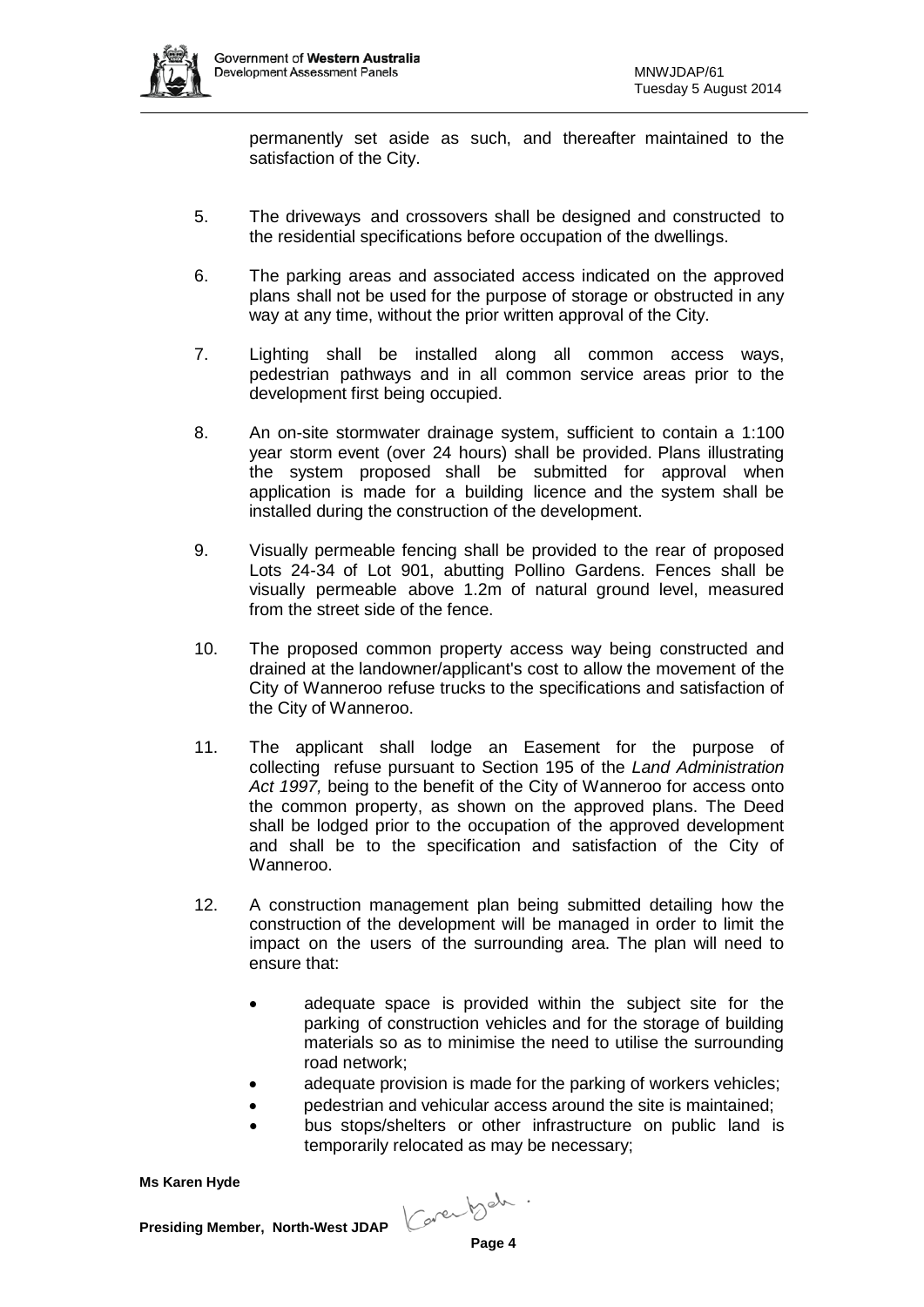

- the delivery of goods and materials does not adversely impact on the amenity of the surrounding properties; and
- the hours of construction are limited to ensure that there is no adverse impact on the amenity of the surrounding properties.

# **Advice Notes:**

- 1. This is a planning approval only and is issued under the City of Wanneroo's District Planning Scheme No. 2 and the Metropolitan Region Scheme. It is the proponent's responsibility to comply with all other applicable legislation and obtain all required approvals, licences and permits prior to commencement of this development.
- 2. This planning approval does not take into account any restrictive covenants. It is the proponent's responsibility to ensure that the development will not result in a conflict of contractual obligation.
- 3. This approval should not be construed that the City will support a survey strata or green title subdivision application for the development. A subdivision application for Survey Strata without common property or green title subdivision will need to meet the minimum and average site areas for the dwelling types, as prescribed in the Residential Design Codes.
- 4. In regards to Condition 11, the common property cannot be legally accessed by the City of Wanneroo as no easement exists over the property. As a result, a *Deed of Easement* is required to ensure refuse bin collection can be completed by the City of Wanneroo.

#### **FIRST AMENDING MOTION**

**Moved by:** Mr Clayton Higham **Seconded by:** Ms Karen Hyde

That Condition 9 be deleted and the remaining Conditions be renumbered accordingly.

**REASON:** It was considered that permeable fencing to the rear of the proposed lots offered no benefit to the development.

#### **The Amending Motion was put and CARRIED UNANIMOUSLY.**

#### **SECOND AMENDING MOTION**

**Moved by:** Mr Clayton Higham **Seconded by:** Mr Frank Cvitan

That the following changes be made to the respective Conditions:

Condition 2 – delete the words "to the satisfaction of the City and"; Condition 3 – delete the words "to the satisfaction of the City"; Condition 4 – delete the words "and thereafter maintained to the satisfaction of the City";

**Ms Karen Hyde**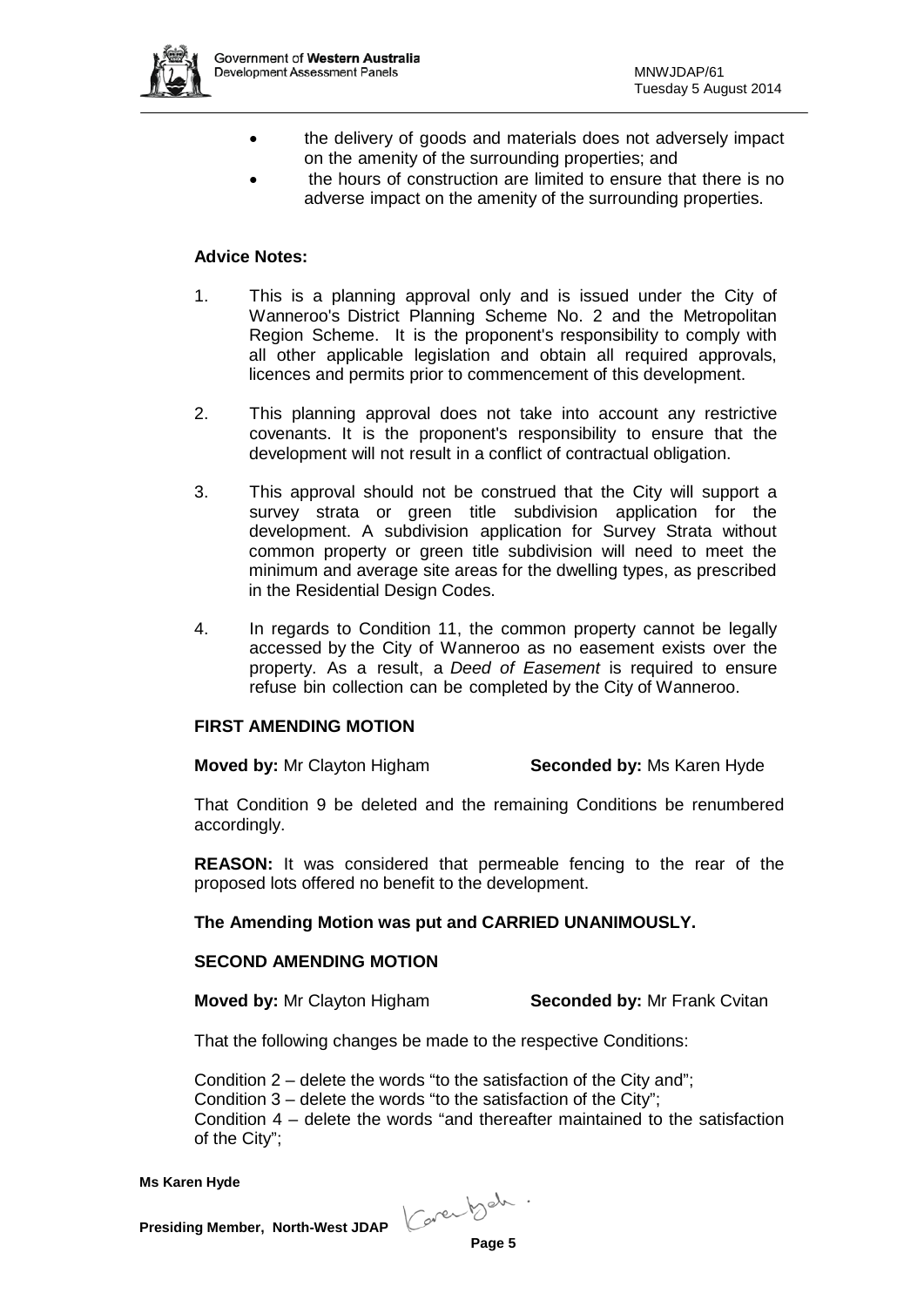

Condition 9 (formerly Condition 10) – delete the words "to the specifications and satisfaction of the City";

Condition 10 (formerly Condition 11) – delete the words "and shall be to the specification and satisfaction of the City of Wanneroo".

**REASON:** The Responsible Authority and the Applicant had agreed these changes were acceptable.

# **The Amending Motion was put and CARRIED UNANIMOUSLY.**

# **PRIMARY MOTION (AS AMENDED)**

**Moved by:** Ms Karen Hyde **Seconded by:** Mr Clayton Higham

That the Metro North-West Joint Development Assessment Panel resolves to:

**Approve** DAP Application reference DAP/14/00536 and accompanying plans **(Attachment 2)** in accordance with the provisions of the City of Wanneroo District Planning Scheme No. 2, subject to the following conditions being met to the satisfaction of the Manager, Planning Implementation:

#### **Conditions:**

- 1. This decision constitutes planning approval only and is valid for a period of 2 years from the date of approval. If the subject development is not substantially commenced within the 2 year period, the approval shall lapse and be of no further effect.
- 2. A refuse management plan shall be lodged with the City within 60 days from the date of this approval and shall detail how waste is to be managed on-site. The refuse management plan shall be approved prior to the occupation of the development occurring.
- 3. Detailed landscaping and reticulation plans for the subject site and adjacent road verges shall be lodged for approval by the City within 60 days of the date of approval to the satisfaction of the Manager, Land Development. Planting and installation of landscaping and reticulation shall be provided in accordance with approved landscaping and reticulation plans prior to occupancy of the development and thereafter maintained.
- 4. Visitor parking areas shall be designed and constructed in accordance with the Australian Standards for On-street and Off-street Carparking (AS2890), and shall be drained, sealed, marked and permanently set aside as such.
- 5. The driveways and crossovers shall be designed and constructed to the residential specifications before occupation of the dwellings.
- 6. The parking areas and associated access indicated on the approved plans shall not be used for the purpose of storage or obstructed in any way at any time, without the prior written approval of the City.

**Ms Karen Hyde**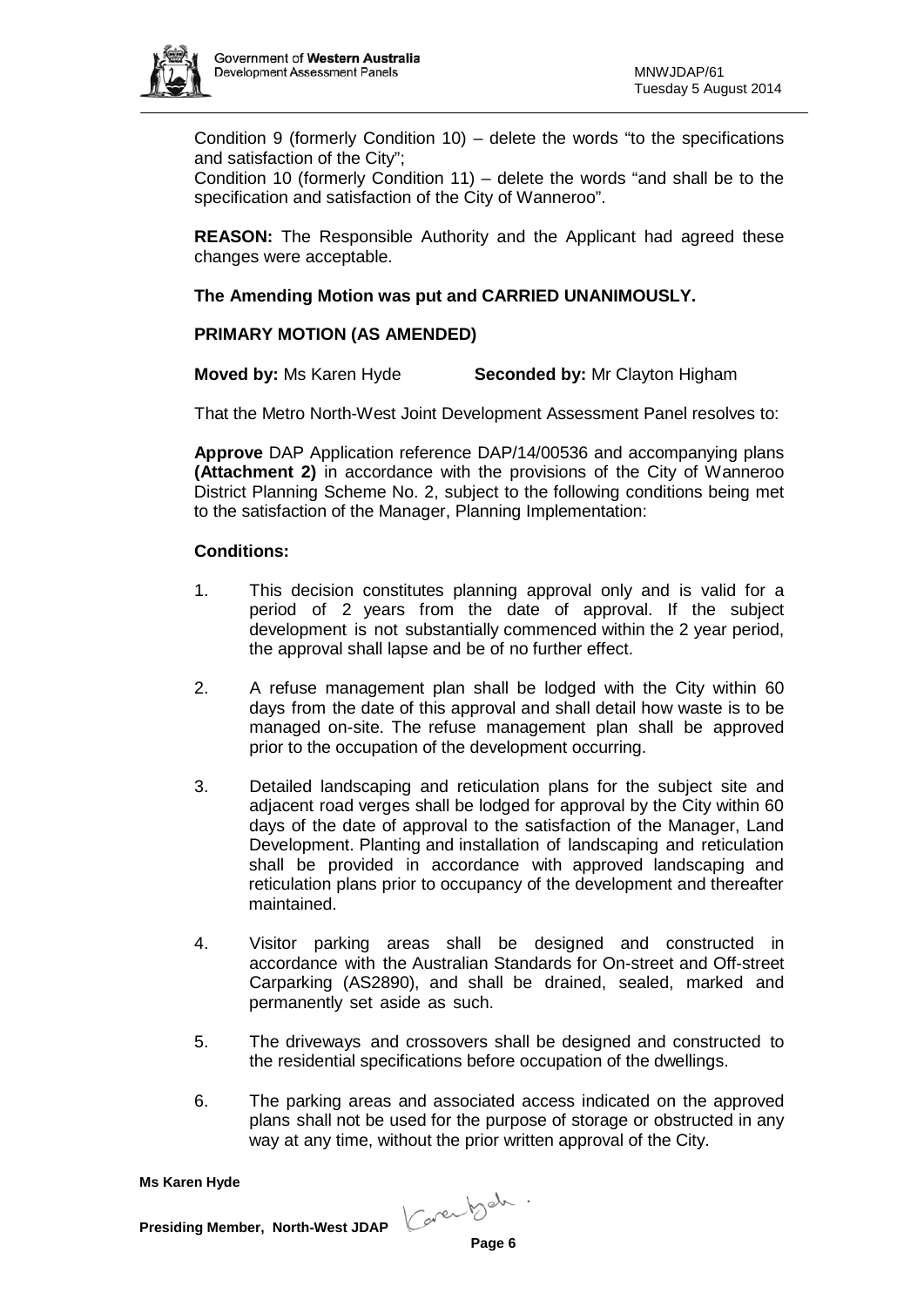

- 7. Lighting shall be installed along all common access ways, pedestrian pathways and in all common service areas prior to the development first being occupied.
- 8. An on-site stormwater drainage system, sufficient to contain a 1:100 year storm event (over 24 hours) shall be provided. Plans illustrating the system proposed shall be submitted for approval when application is made for a building licence and the system shall be installed during the construction of the development.
- 9. The proposed common property access way being constructed and drained at the landowner/applicant's cost to allow the movement of the City of Wanneroo refuse trucks.
- 10. The applicant shall lodge an Easement for the purpose of collecting refuse pursuant to Section 195 of the *Land Administration Act 1997,* being to the benefit of the City of Wanneroo for access onto the common property, as shown on the approved plans. The Deed shall be lodged prior to the occupation of the approved development.
- 11. A construction management plan being submitted detailing how the construction of the development will be managed in order to limit the impact on the users of the surrounding area. The plan will need to ensure that:
	- adequate space is provided within the subject site for the parking of construction vehicles and for the storage of building materials so as to minimise the need to utilise the surrounding road network;
	- adequate provision is made for the parking of workers vehicles;
	- pedestrian and vehicular access around the site is maintained;
	- bus stops/shelters or other infrastructure on public land is temporarily relocated as may be necessary;
	- the delivery of goods and materials does not adversely impact on the amenity of the surrounding properties; and
	- the hours of construction are limited to ensure that there is no adverse impact on the amenity of the surrounding properties.

# **Advice Notes:**

- 1. This is a planning approval only and is issued under the City of Wanneroo's District Planning Scheme No. 2 and the Metropolitan Region Scheme. It is the proponent's responsibility to comply with all other applicable legislation and obtain all required approvals, licences and permits prior to commencement of this development.
- 2. This planning approval does not take into account any restrictive covenants. It is the proponent's responsibility to ensure that the development will not result in a conflict of contractual obligation.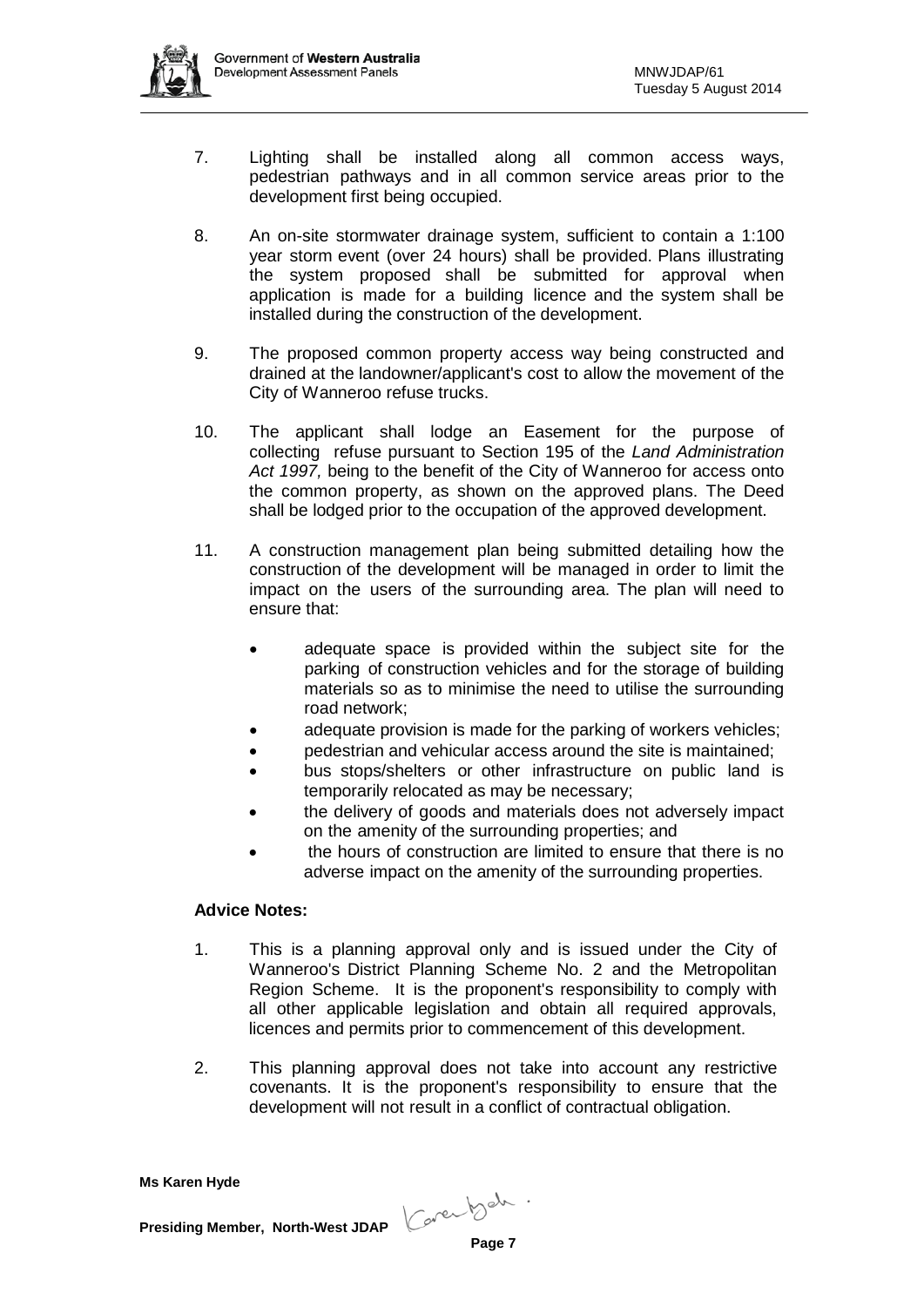

- 3. This approval should not be construed that the City will support a survey strata or green title subdivision application for the development. A subdivision application for Survey Strata without common property or green title subdivision will need to meet the minimum and average site areas for the dwelling types, as prescribed in the Residential Design Codes.
- 4. In regards to Condition 11, the common property cannot be legally accessed by the City of Wanneroo as no easement exists over the property. As a result, a *Deed of Easement* is required to ensure refuse bin collection can be completed by the City of Wanneroo.

### **The Primary Motion (as amended) was put and CARRIED UNANIMOUSLY.**

*Cr Frank Cvitan and Cr Russell Driver left the meeting at 3.48pm. Mr Fred Zuideveld re-joined the meeting at 3.48pm.*

| 8.2 | <b>Property Location:</b>   | Joondalup Health Campus               |
|-----|-----------------------------|---------------------------------------|
|     |                             | (60) Shenton<br>500<br>Avenue,<br>Lot |
|     |                             | Joondalup                             |
|     | <b>Application Details:</b> | Hospital (paediatrics ward addition)  |
|     | Applicant:                  | Christian Hartfield, Silver Thomas    |
|     |                             | Hanley                                |
|     | Owner:                      | Joondalup Health Campus               |
|     | Responsible authority:      | City of Joondalup                     |
|     | Report date:                | 23 July 2014                          |
|     | DoP File No:                | DAP/14/00563                          |

# **REPORT RECOMMENDATION / PRIMARY MOTION**

**Moved by:** Mr Clayton Higham **Seconded by:** Cr John Chester

That the Metro North-West JDAP resolves to:

**Approve** DAP Application reference DAP14/00563 and accompanying plans dated 4 June 2014 in accordance with Clause 6.9 of the City of Joondalup District Planning Scheme No. 2, subject to the following conditions:

#### **Conditions:**

- 1. This decision constitutes planning approval only and is valid for a period of two years from the date of approval. If the subject development is not substantially commenced within the two year period, the approval shall lapse and be of no further effect.
- 2. A Construction Management Plan being submitted to and approved by the City prior to the commencement of construction. The management plan shall detail how it is proposed to manage:
	- all forward works for the site:
	- the delivery of materials and equipment to the site;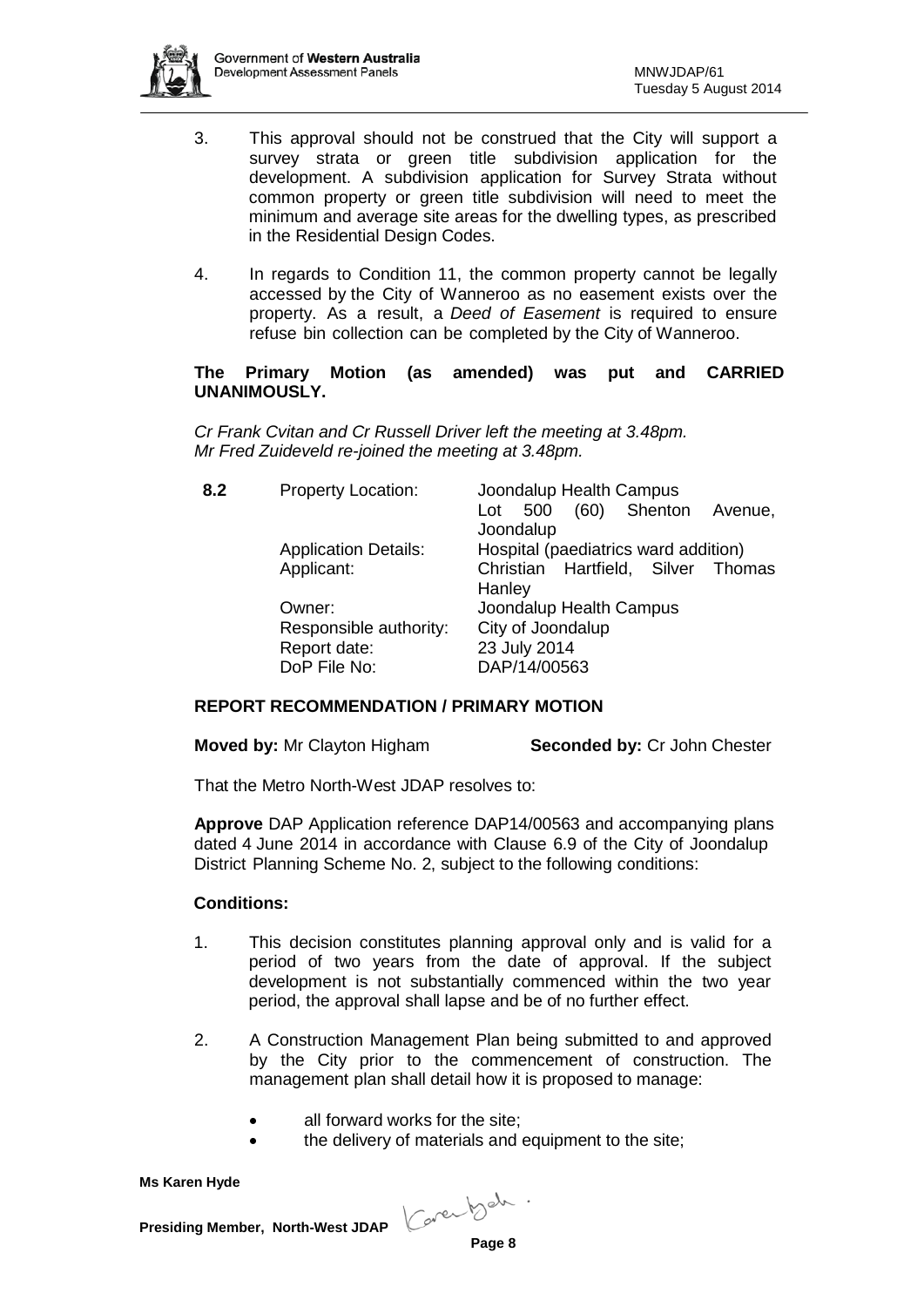

- the storage of materials and equipment on the site;
- the parking arrangements for the contractors and subcontractors;
- the management of sand and dust during the construction process;
- retaining the pedestrian access that connects to Regents Park Road to north and Shenton Avenue to the south;
- other matters likely to impact on the surrounding properties.

All development shall be undertaken in accordance with this plan.

- 3. An onsite stormwater drainage system, with the capacity to contain a 1:100 year storm of 24-hour duration, is to be provided prior to the development first being occupied, and thereafter maintained to the satisfaction of the City. The proposed stormwater drainage system is required to be shown on the Building Permit submission and be approved by the City prior to the commencement of development.
- 4. Any proposed external building plant, including air conditioning units, piping, ducting and water tanks, being located so as to minimise any visual and noise impact on surrounding landowners, and screened from view from the street, and where practicable from adjoining buildings, with details of the location of such plant being submitted for approval by the City prior to the commencement of development.
- 5. The sign is to be established and thereafter maintained to a high standard to the satisfaction of the City.

#### **Advice notes:**

- 1. Further to condition 1, where an approval has so lapsed, no development shall be carried out without the further approval of the City having first being sought and obtained.
- 2. The applicant/builder is advised that there is an obligation to design and construct the premises in compliance with the requirements of the *Environmental Protection Act 1986* and the *Environmental Protection (Noise) Regulations 1997*.
- 3. A Building Permit is required prior to the commencement of construction.

### **The Report Recommendation/Primary Motion was put and CARRIED UNANIMOUSLY.**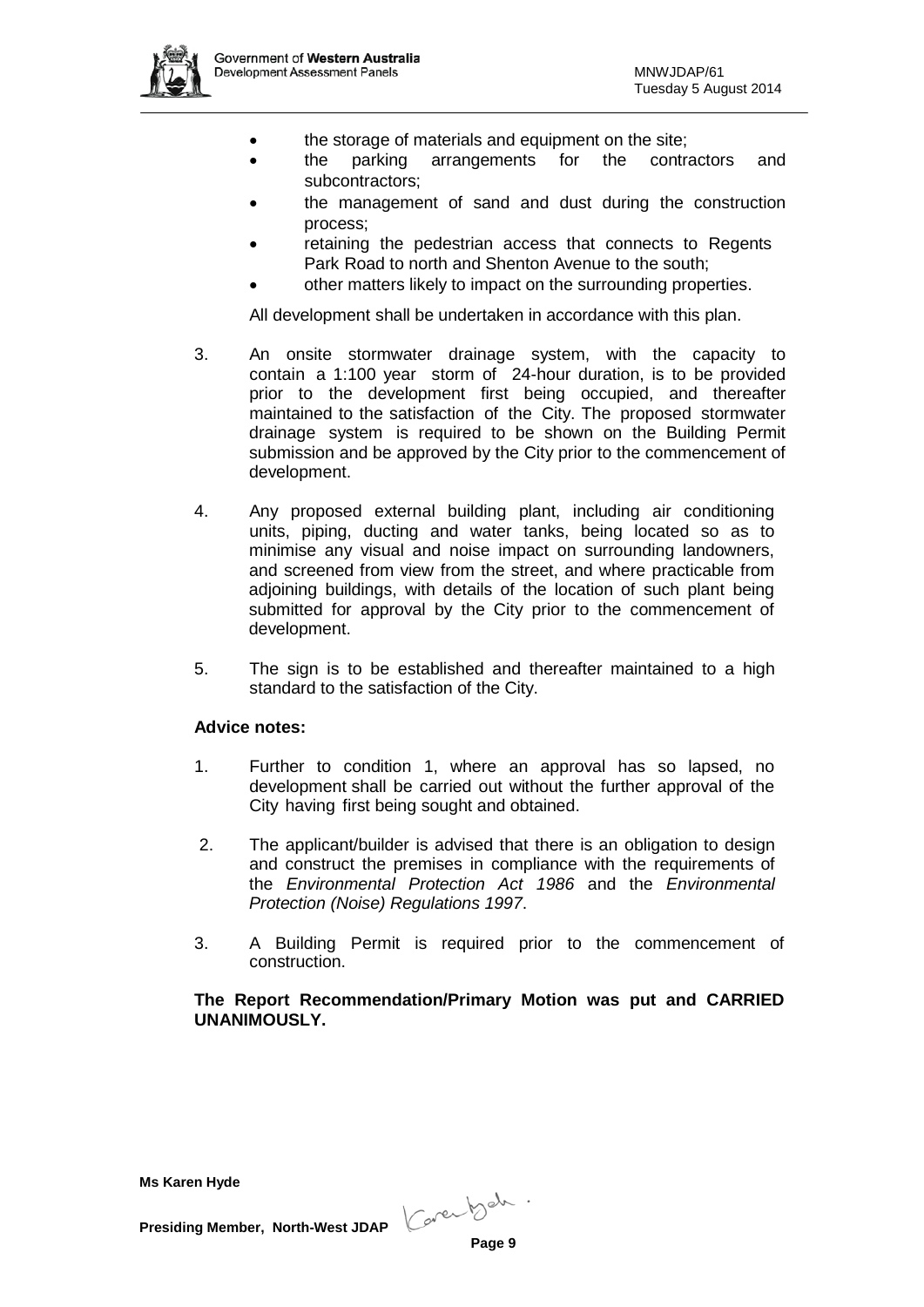

# **9. Form 1 - Responsible Authority Reports – DAP Application**

| 9.1 | <b>Property Location:</b>                                        | Lakeside<br>(69)<br>Drive,<br>9000<br>Lot<br>Joondalup                              |
|-----|------------------------------------------------------------------|-------------------------------------------------------------------------------------|
|     | <b>Application Details:</b>                                      | Proposed modifications to approved<br>six storey student accommodation at           |
|     | Applicant:                                                       | <b>Edith Cowan University</b><br>Campus Living Villages Pty Ltd c/-<br><b>Urbis</b> |
|     | Owner:<br>Responsible authority:<br>Report date:<br>DoP File No: | <b>Edith Cowan University</b><br>City of Joondalup<br>31 July 2014<br>DP/12/00979   |

### **REPORT RECOMMENDATION / PRIMARY MOTION**

**Moved by:** Cr Mike Norman **Seconded by:** Mr Clayton Higham

That the Metro North-West JDAP resolves to:

- 1. Accept that the DAP Application reference DP/12/00979 as detailed on the DAP Form 2 dated 12 June 2014 is appropriate for consideration in accordance with regulation 17 of the *Planning and Development (Development Assessment Panels) Regulations 2011*;
- 2. Approve the DAP Application reference DP/12/00979 as detailed on the DAP Form 2 date 12 June 2014 and accompanying plans received 12 June 2014 in accordance with the provisions of the *City of Joondalup District Planning Scheme No.2* and the *Metropolitan Region Scheme*, for the proposed minor amendments to the approved student accommodation at Lot 9000 (69) Lakeside Drive, Joondalup, subject to:

#### **Amended Conditions:**

1. The pool pump and water tank shall be screened so as not to be visible from beyond the boundaries of the development site, prior to the occupation of the building(s) to the satisfaction of the City.

#### **Advice Notes:**

- i All other conditions and requirements detailed on the previous approval dated 17 October 2012 shall remain valid unless altered by this application.
- ii The applicant is advised that should any modifications be proposed to the bus stop located on Chancellor Pass these will be required to be in accordance with the requirements of the Public Transport Authority. Further approvals from the Public Transport Authority may also be necessary.

**Ms Karen Hyde**